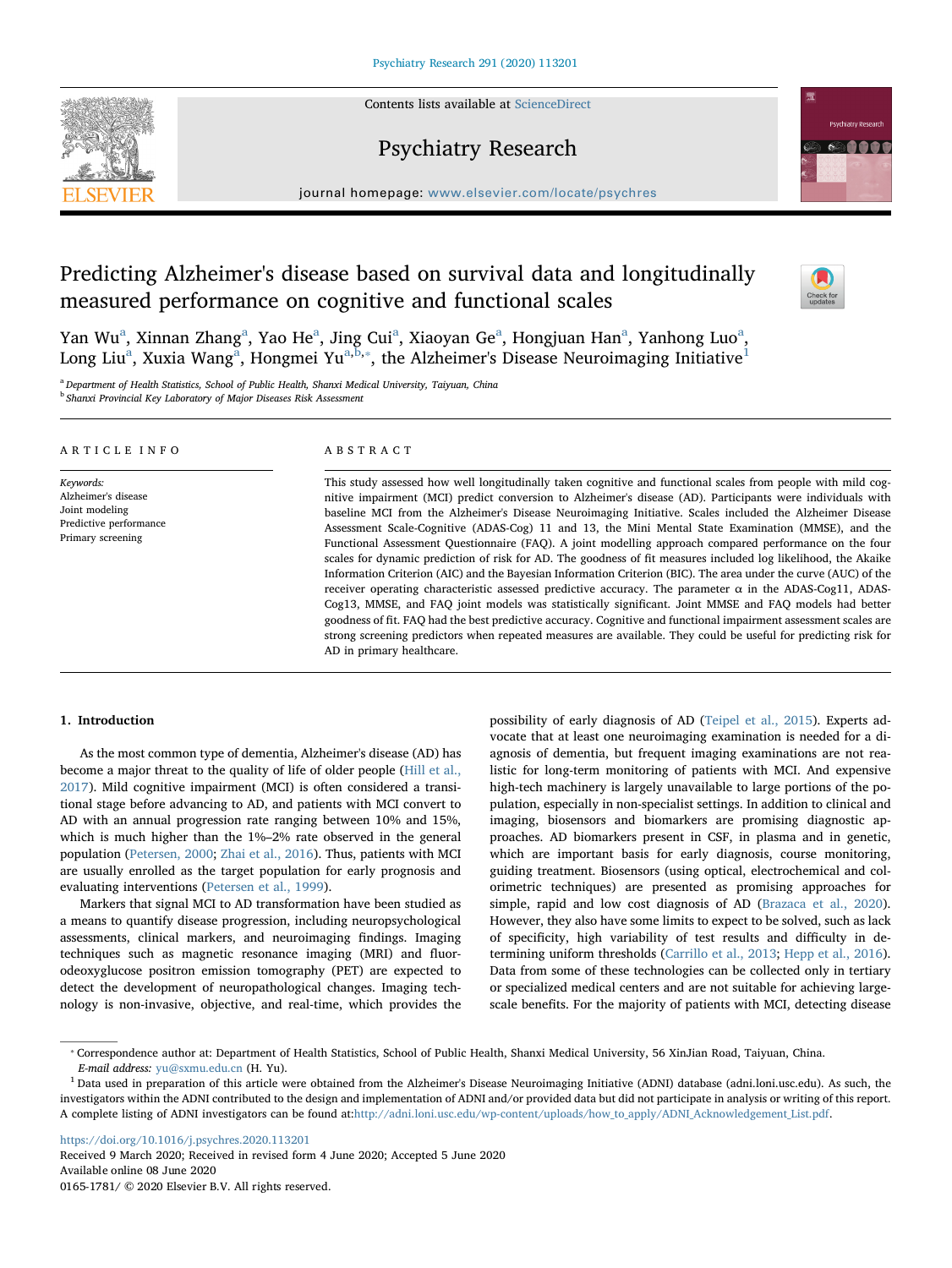progression can be achieved through longitudinal long-term assessments with standardized cognitive scales, which is simpler and more practical, especially in the elderly at the community level or in areas with poor medical conditions. More comprehensive examinations are necessary for high reliability of results when diagnosing disease or following up to monitor disease progression.

Considering the dynamic and multidimensional nature of the aging process, neuropsychological and functional test batteries can identify and track subtle cognitive changes that occur in the prodromal phase of the disease [\(Chapman et al., 2011](#page-5-8)). Neuropsychological tests at different time points can more accurately reflect actual cognitive and functional abilities than baseline measurements ([Xue et al., 2017\)](#page-5-9). The joint model can capture trajectory and predictive performance of longitudinal markers. Furthermore, dynamic individual predictions of an event of interest can be easily obtained from a joint model ([Proust-](#page-5-10)[Lima and Taylor, 2009](#page-5-10); [Rizopoulos, 2011](#page-5-11); [Sène et al., 2013](#page-5-12)). As such, risk predictions for events of interest can be adjusted based on individual developmental trajectories. Predicting conversion from MCI to AD using information from such tests may assist primary healthcare physicians with limited resources to monitor cognitive impairments effectively.

In recent years, dementia research usually includes longitudinal data generated by repeated measures of multiple indicators such as cognitive function and survival data that record the time that dementia or death occur. Longitudinal data analysis can predict the trajectory of future measurements or clinical scores in patients with MCI ([Henderson et al., 2000;](#page-5-13) [Proust-Lima et al., 2014\)](#page-5-14), while failure to take into account dependent terminal events in that a biomarker's trajectory is directly informative about the time to event [\(Lo et al., 2011](#page-5-15); [Zhang and Shen, 2012](#page-5-16)). This deficiency is potentially leading to biased estimation. For survival data analysis, most risk prediction studies ([Rizopoulos, 2011](#page-5-11); [Sène et al., 2013\)](#page-5-12) use Cox regression models based on baseline measurements. This approach implicitly assumes that the predictors stay constant for the length of the study, but this is unlikely to be true over an extended period of years. Thus, more complex statistical methods are needed to enable both longitudinal repeated biomarker measurements and survival processes to be modelled together while taking account of their relationship.

Therefore, in this study we joint modeled longitudinal measurements and survival data from different scales to explore the relationship with AD and to assess their ability to predict transition to AD.

#### 2. Methods

#### 2.1. Participants

Data used in the preparation of this article were obtained from the Alzheimer's Disease Neuroimaging Initiative (ADNI) ([Krishnan et al.,](#page-5-17) [2005\)](#page-5-17) database (adni.loni.usc.edu). The ADNI was launched in 2003 as a public-private partnership, led by Michael W. Weiner. ADNI enrolls participants between the ages of 55 and 90 who are recruited at 57 sites in the United States and Canada. After obtaining informed consent, participants undergo a series of initial tests that are repeated at intervals over subsequent years. The primary goal of the ADNI has been to test whether serial MRI, PET, other biological markers, and clinical and neuropsychological assessments can be combined to measure the progression of MCI and early AD. For up-to-date information, see [www.](http://www.adni-info.org) [adni-info.org](http://www.adni-info.org).

Participants were included in the current study if they had diagnosis of MCI at baseline, including those who developed AD during the follow-up period from 2005-2017. The inclusion and exclusion criteria were as follows. Inclusion criteria: 1) MMSE score range between 24 and 30. 2) Geriatric Depression Scale score less than or equal to 5. 3) Age 65 years or above. 4) Medication stable. 5) Good general health. Exclusion criteria: 1) Meet the DSM-IV criteria for Dementia. 2) Significant neurological or psychiatric illness other than AD. 3) Significant unstable systematic illness or organ failure. At 6 month intervals participants had been administered a multi-test cognitive battery in person or contacted by telephone and the patients were followed up at least once. At the entry visit into ADNI, cohort subjects received an initial diagnosis. General background and basic clinical data were obtained from the baseline visit.

### 2.2. Measures

We combined the key cognitive and functional scales collected by the ADNI with previous studies and decided on the following scales ([Kueper et al., 2018;](#page-5-18) [Li et al., 2017;](#page-5-19) [Wessels et al., 2015\)](#page-5-20). Measurements in the neuropsychological domain included the Alzheimer Disease Assessment Scale-Cognitive (ADAS-Cog) ([Mohs et al., 1997;](#page-5-21) [Rosen et al.,](#page-5-22) [1984\)](#page-5-22) and the Mini Mental State Examination (MMSE) [\(Folstein et al.,](#page-5-23) [1975\)](#page-5-23). The ADAS-Cog is used to evaluate the cognitive characteristics of AD and as the criterion to measure the results of AD treatment trials. The total score is reported as a composite score of 11 or expanded to 13 items and ranges from 0 to 70 (ADAS-Cog 11) [\(Rosen et al., 1984](#page-5-22)) or from 0 to 85 (ADAS-Cog13) [\(Mohs et al., 1997\)](#page-5-21), with higher scores indicating poorer cognitive function. The MMSE includes 11 questions with scores ranging from 0 to 30, with lower scores reflecting more severe cognitive impairment. Social activity ability was evaluated by the Functional Assessment Questionnaire (FAQ) ([Rozzini et al., 2008](#page-5-24)). The FAQ assesses patient ability to perform 10 items in daily life. Scores range from 0 to 30, with higher scores reflecting greater functional dependence. Demographic data and apolipoprotein E (ApoE) ε4 allele status (present or not) were also obtained at the baseline visit.

#### 2.3. Statistical analyses

Except for baseline age and assessment scores, which were continuous, other covariates in the model were re-coded as binary variables to enable estimation of class-specific parameters. These included sex (1: Male, 2: Female), educational level (1: high school and below, 2: college and above), marital status (1: single (unmarried, divorced, separated, or widowed), 2: married), ApoE ε4 (1: absent, 2: present) and diagnosis status (1: MCI, 2: AD). Continuous variables are shown as mean (SD).

Cognitive and functional measures were collected at multiple time points (at 6 month intervals) during the follow-up period and were hypothesized to be related to the end-point event (progression to AD). Joint models that take into accounts both patient characteristics and longitudinal measurements were developed and assessed the predictive power.

A joint model consists of two sub-models: the longitudinal submodel and the survival sub-model. The longitudinal sub-model is a linear mixed-effect model [\(Laird and Ware, 1982\)](#page-5-25) that describes the evolution of cognitive and social functions over time, while adjusting for covariates such as age at baseline, sex, educational level, marital status, and presence of ApoE ε4. A random intercept and a random slope of time are also included in the longitudinal sub-model to capture participant variation. The survival sub-model takes the form of a Cox proportional hazards model ([Andersen et al., 1982](#page-5-26); [Fleming and](#page-5-27) [Harrington, 2011\)](#page-5-27) with baseline covariates including age, sex, ApoE ɛ4, educational level, and one of the longitudinal measures. The survival time (in months) is defined as the time between the baseline visit and AD conversion. The parameter  $\alpha$  in the Cox model links the two submodels and quantifies the association between the longitudinal measurements and the risk of AD conversion.

The parameter estimation of the joint model uses the maximum likelihood estimates method [\(Rizopoulos, 2010;](#page-5-28) [Wulfsohn and](#page-5-29) [Tsiatis,](#page-5-29) 1997). We used logarithmic likelihood function values, the Akaike Information Criterion (AIC) and the Bayesian Information Criterion (BIC) to assess the goodness of fit of the model. The smaller the AIC and BIC values, the larger the logarithmic likelihood function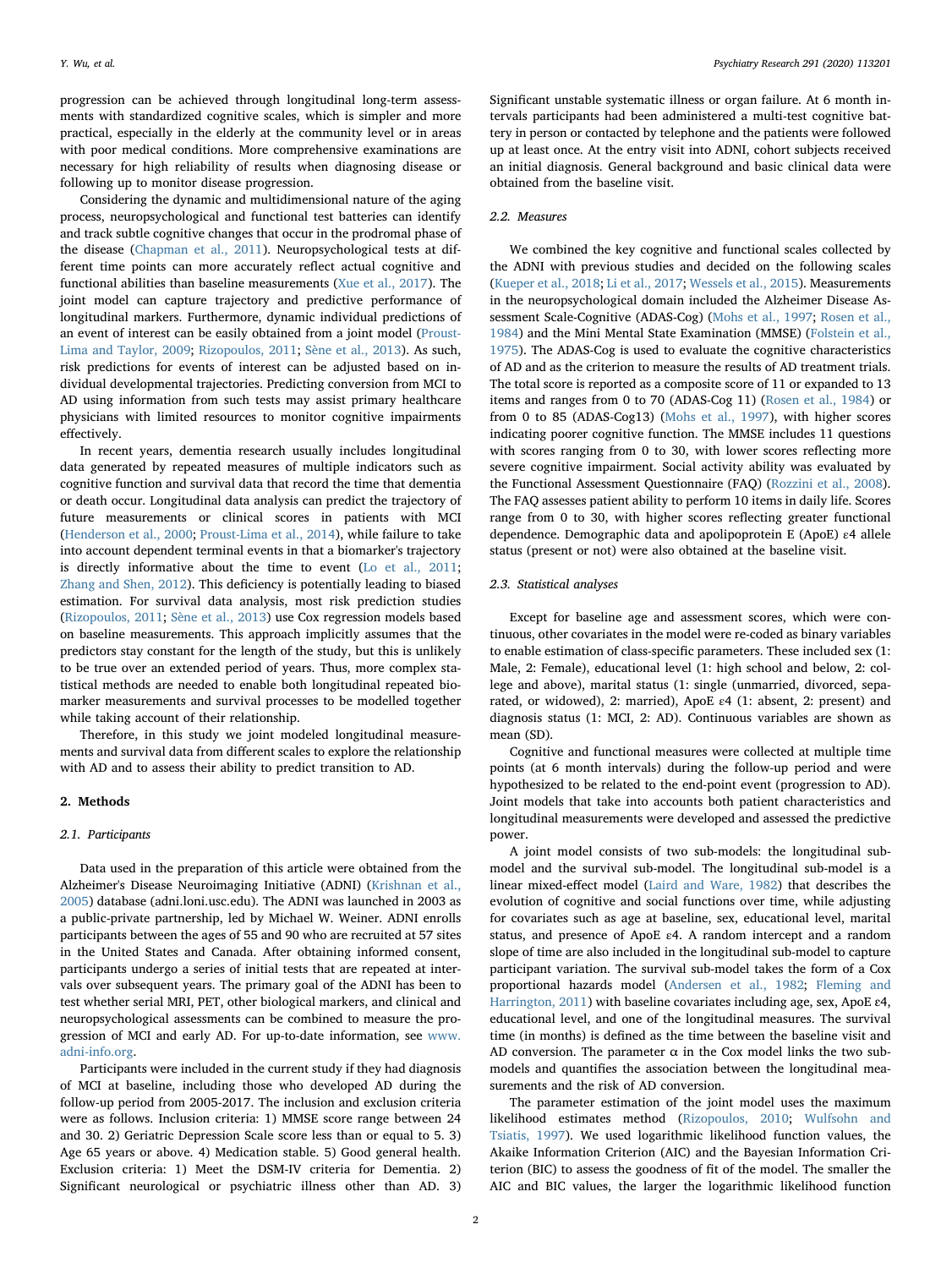values and thus the better the model fitting. In addition, individual risk prediction of AD computed for a new participant given their biomarker history can be obtained from the joint model. The first 6 time points (the data of the first 36 months) were used as the training set, and the data of the later time points were used as the test set. The parameter estimation of the joint model was derived from the training set and applied to the test set. The area under the receiver operator characteristic (ROC) curve (AUC) in the time frame  $(t, t + \Delta t)$  was calculated to assess the discriminative capability of the four longitudinal markers for AD conversion [\(Li et al., 2017](#page-5-19)). We selected t at  $42<sup>nd</sup>$ ,  $48<sup>th</sup>$ ,  $54<sup>th</sup>$ , and  $60<sup>th</sup>$  month, and  $\Delta t$  as 9 and 18 months. An AUC of 0.5 indicates no discrimination between cases and controls, whereas an AUC of 1.0 indicates perfect discrimination ([Bansal and Heagerty, 2019](#page-5-30)).

Analyses were performed using the package "JM" in R, version 3.5.1. The hazard ratio (HR) and its 95% confidence interval (CI) are reported.  $P < 0.05$  was considered to be significant.

#### 3. Results

A total number of 501 participants with MCI at baseline participated and 277 (55.3%) developed AD during the follow-up period. Participants were followed up for a mean of  $46.5 \pm 32.7$  months (range 6–120 months) before conversion to AD or censoring. The average  $(± SD)$  scores for the ADAS-Cog11, ADAS-Cog13, MMSE, and FAQ were  $14.15 \pm 6.35$ ,  $22.38 \pm 8.37$ ,  $25.55 \pm 3.27$ , and  $7.23 \pm 6.43$ , respectively. [Table 1](#page-2-0) shows the demographic characteristics of the study population. [Fig. 1](#page-3-0) presents cognitive and functional aging is a highly complex, dynamic and multidimensional process.

### 3.1. Joint model results for the four assessment scales

The results of the joint model with repeated measurements of the ADAS-Cog11, ADAS-Cog13, MMSE, and FAQ score as longitudinal markers are shown in [Table 2.](#page-3-1) In the joint model, the longitudinal submodel included follow-up time, educational level, sex, marital status, baseline age, and ApoE ε4 gene status. The survival sub-model included sex, ApoE ε4 status, educational level, and one of the longitudinal markers.

The effects of covariates can be explained by model parameter estimates. In the longitudinal part of the models, a significant effect of time on ADAS-Cog11, ADAS-Cog13, MMSE, and FAQ was observed

### <span id="page-2-0"></span>Table 1

Baseline characteristics of participants with mild cognitive impairment (MCI)

| Characteristics          | Mean $(SD)$ or n $(\%)$ |  |  |  |
|--------------------------|-------------------------|--|--|--|
| Age, years               | 74.07 (7.39)            |  |  |  |
| Sex                      |                         |  |  |  |
| Male                     | 304 (60.7%)             |  |  |  |
| Female                   | 197(39.3%)              |  |  |  |
| Educational level, years | 15.86 (2.96)            |  |  |  |
| Marital status           |                         |  |  |  |
| Married                  | 391 (78.0%)             |  |  |  |
| Single                   | 110 (22.0%)             |  |  |  |
| ApoE ε4                  |                         |  |  |  |
| Present                  | 221 (44.1%)             |  |  |  |
| Absent                   | 280 (55.9%)             |  |  |  |
| Diagnosis status         |                         |  |  |  |
| <b>MCI</b>               | 224 (44.7%)             |  |  |  |
| AD                       | 277 (55.3%)             |  |  |  |
| ADAS-Cog11               | 14.15 (6.35)            |  |  |  |
| ADAS-Cog13               | 22.38 (8.37)            |  |  |  |
| <b>MMSE</b>              | 25.55 (3.27)            |  |  |  |
| FAO                      | 7.23(6.43)              |  |  |  |
|                          |                         |  |  |  |

Abbreviations: ADAS-Cog, Alzheimer Disease Assessment Scale-Cognitive; MMSE, Mini-Mental State Examination; FAQ, Functional Activities Questionnaire; SD, standard deviation.

during the study period ( $P < 0.001$ ). Concurrently, the association between the four longitudinal markers and AD incidence were evaluated using the parameter  $α$ . The correlation parameter  $α$  in the four models indicated statistical significance ( $P < 0.001$ ). We found increased risk of AD with higher scores on the ADAS-Cog11 (HR: 1.193; 95% CI: 1.159–1.228), ADAS-Cog13 (HR: 1.153; 95% CI: 1.128–1.178), MMSE (HR: 0.797; 95% CI: 0.766–0.829), and FAQ (HR: 1.181; 95% CI: 1.153–1.209).

[Table 3](#page-4-0) shows the goodness-of-fit test for the four models. The joint models based on repeated measurements of MMSE and FAQ scores as fitted better than the model for the other markers.

### 3.2. Predictive performance of different longitudinal markers

[Table 4](#page-4-1) compares prediction accuracy of four longitudinal markers at different times, indicating that all four longitudinal markers have moderate predictive ability. For example, in the first column of [Table 4](#page-4-1), we used all previous observations of the remaining patients with MCI (those who had not progressed to AD) at month 42 to predict their disease status between month 42 and 51.

Across the whole time of the analysis ( $t$ ,  $t + \Delta t$ ), the prediction accuracy of the FAQ scale was the best, with AUCs ranging from 0.736 to 0.852. In addition, different markers showed different predictive values at varying time points during disease progression, which were also reflected in changes in the AUC over time. These results indicate that the FAQ still maintains moderate discriminatory ability.

## 4. Discussion

We used joint modeling to examine the association between variations in repeated longitudinal cognitive/functional measures and AD progression. The joint modeling analyses included both longitudinal and survival data, which allowed the dependency and correlation between longitudinal measures and event occurrence to be assessed. Moreover, it could consider problems such as measurement error, missing information, and random effects caused by individual differences.

From the  $\alpha$  parameter in the joint model, we saw that the ability of the ADAS-Cog11, ADAS-Cog13, MMSE, and FAQ to predict the risk of conversion MCI to AD was statistically significant. Thus, cognitive decline and functional impairment (the predictors) over time may increase the risk of AD in patients with MCI. Furthermore, we compared the predictive performance (i.e., the AUC) of four longitudinal markers and found that the FAQ was the strongest predictor of conversion from MCI to AD, followed by the ADAS-Cog and the MMSE. Previous studies have shown that the FAQ can differentiate patients with MCI from those with AD with high discriminatory ability ([Marshall et al., 2015](#page-5-31); [Teng et al., 2010\)](#page-5-32), and the individual items can predict AD more sensitively. It may be that better daily activities and substantial social engagements stimulate blood circulation in the prefrontal cortexstriatum circuit, thereby improving cognitive function ([Gill et al.,](#page-5-33) [2011\)](#page-5-33). FAQ is helpful to check whether the individual's neuropsychological symptoms are abnormal, such as delusion, excitement, abnormal motor function, etc. Individuals may experience steep functional declines in the immediate years post-diagnosis, which reflects the longitudinal dynamic change of FAQ ([Jutkowitz et al., 2017\)](#page-5-34). And minor interruptions in daily function can indicate later stages of disease progression in patients with MCI, so the FAQ is an essential tool for identify signs for alarm [\(Brown et al., 2011\)](#page-5-35). It is worth noting that a quantitative metric threshold of functional decline to accurately separate MCI and AD has not been established. Solving this problem requires identifying potential biological mechanisms that cause disruptions in daily activities.

Fleisher et al. compared the predictive accuracy of cognitive measurements including ADAS-Cog and MMSE in predicting the progress of AD, and found that the accuracy was high ([Fleisher et al., 2008](#page-5-36)). They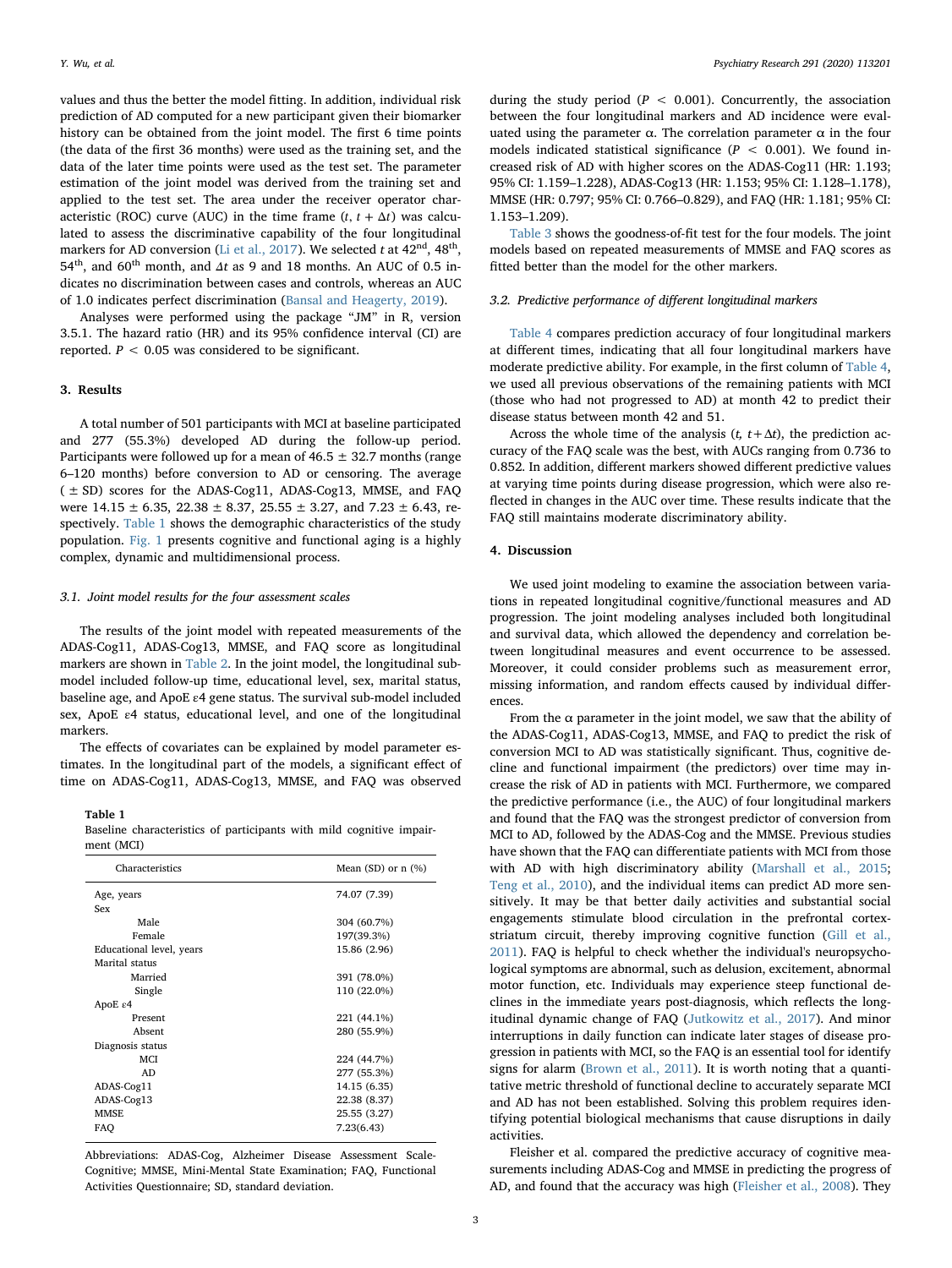<span id="page-3-0"></span>

Fig. 1. Trajectories of ADAS-Cog 11, ADAS-Cog 13, MMSE and FAQ for 30 random participants

<span id="page-3-1"></span>Table 2 Joint Model Results for the ADAS-Cog11, ADAS-Cog13, MMSE, and FAQ

| Variable                 | ADAS-Cog11<br>Coefficient | $\boldsymbol{p}$ | ADAS-Cog13<br>Coefficient | p          | <b>MMSE</b><br>Coefficient | $\boldsymbol{p}$ | FAO<br>Coefficient | p          |
|--------------------------|---------------------------|------------------|---------------------------|------------|----------------------------|------------------|--------------------|------------|
| Longitudinal sub-model   |                           |                  |                           |            |                            |                  |                    |            |
| Intercept                | 5.217                     | $0.013*$         | 9.640                     | $0.001*$   | 29.983                     | $< 0.001*$       | 2.125              | 0.333      |
| Follow-up time           | 0.116                     | $< 0.001*$       | 0.166                     | $< 0.001*$ | $-0.078$                   | $< 0.001*$       | 0.169              | $< 0.001*$ |
| <b>Educational level</b> | $-0.447$                  | 0.362            | $-1.073$                  | 0.127      | 0.518                      | $0.014*$         | 0.293              | 0.583      |
| ApoE $\varepsilon$ 4     | 1.426                     | $< 0.001*$       | 2.395                     | $< 0.001*$ | $-0.382$                   | $0.023*$         | 0.754              | 0.067      |
| Sex                      | 0.186                     | 0.662            | 0.455                     | 0.456      | $-0.389$                   | $0.032*$         | $-0.221$           | 0.619      |
| Marital status           | $-1.570$                  | $0.002*$         | $-2.318$                  | $0.001*$   | 0.478                      | $0.025*$         | $-1.338$           | $0.011*$   |
| Baseline age             | 0.087                     | $0.001*$         | 0.126                     | $0.001*$   | $-0.042$                   | $< 0.001*$       | 0.021              | 0.445      |
| Survival sub-model       |                           |                  |                           |            |                            |                  |                    |            |
| Sex                      | 0.965(0.737, 1.264)       | 0.798            | 0.912(0.694,1.199)        | 0.509      | 0.905(0.691, 1.185)        | 0.469            | 1.366(1.040,1.794) | $0.025*$   |
| ApoE $\varepsilon$ 4     | 1.443(1.089,1.913)        | $0.011*$         | 1.367(1.030, 1.815)       | $0.031*$   | 1.554(1.180,2.047)         | $0.002*$         | 1.587(1.197,2.106) | $0.001*$   |
| <b>Educational level</b> | 1.212(0.849,1.730)        | 0.290            | 1.259(0.876,1.808)        | 0.213      | 1.100(0.782,1.544)         | 0.587            | 1.092(0.766,1.558) | 0.625      |
| $\alpha$                 | 1.193(1.159,1.228)        | $< 0.001*$       | 1.153(1.128,1.178)        | $< 0.001*$ | 0.797(0.766,0.829)         | $< 0.001*$       | 1.181(1.153,1.209) | $< 0.001*$ |

For the Survival sub-model, the coefficient is hazard ratio.

 $* p < 0.05$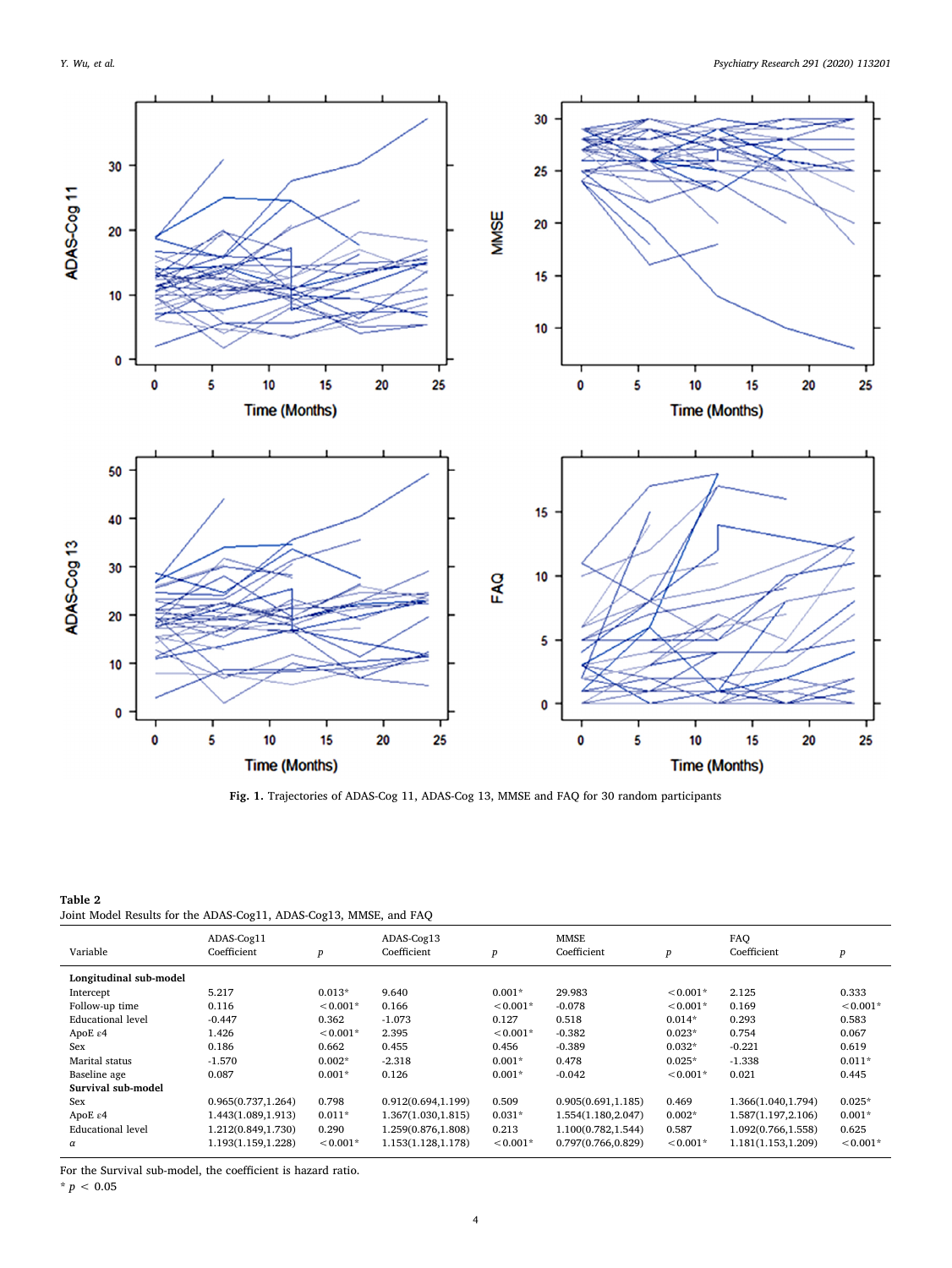#### <span id="page-4-0"></span>Table 3

The goodness-of-fit evaluation results for the four models

| Longitudinal markers | Log likelihood | AIC.     | BIC      |
|----------------------|----------------|----------|----------|
| ADAS-Cog11           | $-6774.46$     | 13584.92 | 13660.82 |
| ADAS-Cog13           | $-7199.75$     | 14435.50 | 14511.40 |
| <b>MMSE</b>          | $-5513.41$     | 11062.83 | 11138.73 |
| FAO                  | $-6627.04$     | 13290.09 | 13365.99 |

Abbreviations: AIC, Akaike Information Criterion; BIC, Bayesian Information Criterion.

#### <span id="page-4-1"></span>Table 4

Comparison of prediction accuracy for the four longitudinal markers at different times (AUC)

| Longitudinal<br>markers | $\Delta t$ (month)<br>$t$ (month) | 9<br>42 | 48    | 54    | 60    | 18<br>48 | 60    |
|-------------------------|-----------------------------------|---------|-------|-------|-------|----------|-------|
| ADAS-Cog11              |                                   | 0.719   | 0.806 | 0.731 | 0.645 | 0.763    | 0.655 |
| ADAS-Cog13              |                                   | 0.752   | 0.811 | 0.673 | 0.636 | 0.758    | 0.654 |
| <b>MMSE</b>             |                                   | 0.760   | 0.689 | 0.753 | 0.665 | 0.697    | 0.687 |
| FAO                     |                                   | 0.819   | 0.792 | 0.852 | 0.792 | 0.786    | 0.736 |

were also sensitive to the changes of AD and MCI populations over time ([Harrison et al., 2018\)](#page-5-37). Meta-analysis by Li et al. also showed that lower MMSE scores and higher ADAS-Cog scores resulted in a higher risk of cognitive decline from MCI to AD [\(Song et al., 2018](#page-5-38)). Some studies have suggested that the best performing combination of predictors in MCI and mild AD populations is the combination of the FAQ with ADAS-Cog13[\(Wessels et al., 2015](#page-5-20)). Tappen E, et al used Mini-Cog-FAQ and MMSE-FAQ in cognitive screening of older African Americans, Hispanic Americans, and European Americans [\(Tappen et al., 2010\)](#page-5-39). Jutkowitz, et al used longitudinal data of MMSE-FAQ and the Neuropsychiatric Inventory Questionnaire (NPI-Q) to evaluate cognitive trajectories of 457 patients with mixed effects linear regression models ([Jutkowitz et al., 2017\)](#page-5-34). Therefore, when assessing dementia in older people and patients with MCI, we should consider combining cognitive measurements with social function assessment to predict the risk of AD. Due to the difference of cultural level and social background in different countries or regions, the diagnosis and treatment pattern have influence on the neuropsychological assessment results [\(Wu et al., 2020\)](#page-5-40). The joint model can be used to select the appropriate screening tools based on local conditions and data.

Regular cognitive screening for MCI may help personalize care plans for patients and home caregivers. Medical staff can conduct regular follow-up assessment of cognitive function, social function, or other markers, and intervene in time to delay the progress of the disease. However, because the overall prevalence rate is low in the primary health care environment, it is still controversial to screen patients with cognitive impairment. Also, there is a misunderstanding that people believe AD is natural aging and the visit rate of dementia is low. Some patients only go to check when their disease develop to severe or when they can't even take care of themselves. If patients are examined with neuropsychological tests during community management, the participation of the elderly may increase [\(Xue et al., 2017;](#page-5-9) [Xue et al., 2018](#page-5-41)). For regions where AD primary screening start late, especially in nonspecialist settings, it is easier to train and carry out repeated longitudinal cognitive/functional assessments. It is feasible and meaningful to spend time on non-medical personnel training. Non-specialists may further add capacity in the workplace and reduce physician workload ([Islam et al., 2020](#page-5-42)). After the doctor has diagnosed the patient with MCI, a trained professional investigator can conduct cognitive and functional measurements on him in the ward. The mutual assistance group can also be established to carry out health education and followup, so as to track the patient's health status related to AD. This has obvious advantages, such as short training requirements, easy management, and high accessibility.

Regarding the influencing factors related to longitudinal markers, a large number of epidemiological studies have shown that cognitive function and functional impairment in patients with MCI is related to factors such as age, sex, educational level, lifestyle, and disease history. The results of our study suggest that age, marital status, educational level, sex, and the ApoE ε4 allele were related to the cognitive decline in patients with MCI; marital status was related to social dysfunction. Among them, whether educational level protects against cognitive impairment is still controversial. Currently, some studies have shown that lower levels of education are related to faster declines in cognitive function [\(Alley et al., 2007](#page-5-43)). However, studies also suggest that people who have been educated for a long time show rapid cognitive decline once they show clinical symptoms [\(Meng and D'Arcy, 2012;](#page-5-44) [Soto et al.,](#page-5-45) [2008\)](#page-5-45). In our study, it was found that a high level of education had a protective effect on cognitive function and was helpful for improving cognition. In normal life, if older people exercise, do housework, shop, read, and learn, it can delay the decline of cognitive and social functions.

The present study has two limitations. First, a single longitudinal marker was considered in this study and a continuous potential variable was introduced to represent the patient's potential disease severity ([Wang et al., 2017](#page-5-46)) . The joint modeling was extended to the multivariate joint model with multiple longitudinal markers proposed by He et al. [\(He and Luo, 2016](#page-5-47)). Future studies relied on multiple serial measurements that can enhance the predictive power are likely to help reveal the best combination of predicted AD risk in MCI. Second, the ADNI queue is a convenient sample, not an epidemiological queue, which likely resulted in recruiting more impaired participants. Scientific epidemiological queues will be better for the joint modeling.

This study suggests that using the cognitive and function impairment assessment scales to monitor cognitive decay provides an inexpensive way to follow the prodromal MCI population and measure AD conversion rate. Thus, they can be useful in non-specialist settings for predicting AD progression.

## Author statement

Yu designed the study. Wu wrote the draft of the paper. Wu, Zhang, He and Wang were responsible for data acquisition, data analysis and manuscript revision. Cui, Ge, Han, Luo and Liu provided study materials and guidance. All authors are grateful to the participating subjects for their support and cooperation in making this research possible.

#### Declaration of Competing Interests

No conflict of interest exits in the submission of this manuscript, and manuscript is approved by all authors for publication.

#### Acknowledgments

Data collection and sharing for this project was funded by the Alzheimer's Disease Neuroimaging Initiative (ADNI) (National Institutes of Health Grant U01 AG024904) and DOD ADNl (Department of Defense award number W81XWH-12-2-0012). ADNI is funded by the National Institute on Aging, the National Institute of Biomedical lmaging and Bioengineering, and through generous contributions from the following: AbbVie, Alzheimer's Association; Alzheimer's Drug Discovery Foundation; Araclon Biotech; BioClinica, Inc.; Biogen; Bristol-Myers Squibb Company; Cere Spir, Inc.; Cogstate; Eisai Inc.; Elan Pharmaceuticals, Inc.; Eli Lilly and Company; Eurolmmun;F. Hoffmann-La Roche Ltd and its affiliated company Genentech, Inc.; Fujirebio; GE Healthcare; IXICO Ltd.; Janssen Alzheimer Immunotherapy Research & Development, LLC.; Johnson &Johnson Pharmaceutical Research & Development LLC.; Lumosity; Lundbeck; Merck & Co., Inc.; Meso Scale Diagnostics, LLC.; NeuroRx Research; Neurotrack Technologies;